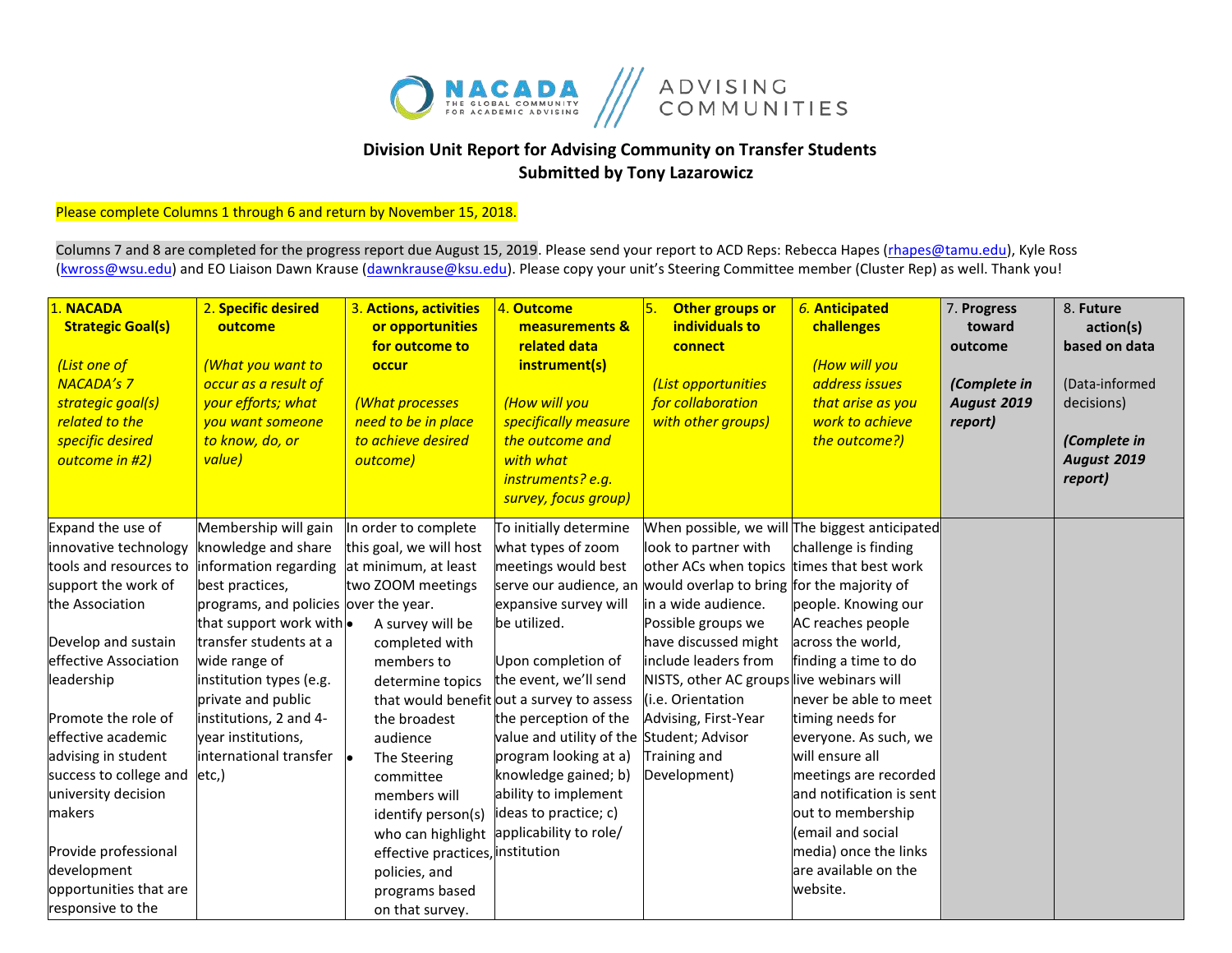| advising administrators<br>membership list,<br>listserv and social<br>media to attract<br>the widest<br>audience, and<br>when possible,<br>look to partner<br>with other ACs<br>when topics would<br>overlap to bring in<br>a wide audience.<br>Expand the use of<br>The survey will look at We will reach out to<br><b>Steering Committee</b><br>A broad survey will be<br>Participation rates of<br>innovative technology<br>will become more<br>created and<br>demographics, needs, the Chair of the<br>surveys are always<br>distributed to all<br>perceived value of the Assessment AC to ask<br>difficult. We'll ensure<br>tools and resources to<br>informed of<br>AC currently, and areas for feedback on our<br>support the work of<br>demographics, needs, members through the<br>there is enough time<br>the Association<br>strengths and areas for AC e-mail as well as<br>provided for people to<br>we can improve.<br>survey design.<br>improvement for our<br>submit their feedback.<br>the listserv.<br>advising community to We will send the<br>Additionally, each<br>We'll solicit people to<br>Engage in ongoing<br>assessment of all<br>ensure we serve the<br>program will have an<br>fill out the survey<br>survey to the chair of<br>through both e-mail as<br>facets of the<br>diverse range of<br>the AC for Assessment assessment to ensure<br>members we strive to<br>to ask for feedback on that the program met<br>well as our social<br>Association<br>design before sending<br>the needs of the<br>have participating in<br>media pages.<br>our AC.<br>to members.<br>participants, as well as<br>Foster inclusive<br>practices within the<br>allow for feedback on<br>Association that<br>ways to improve or<br>ideas for additional<br>respect the principle of<br>equity and the<br>programming.<br>diversity of advising<br>professionals across<br>the vast array of<br>intersections of<br>identity | needs of advisors and | We will utilize the |  |  |  |
|-------------------------------------------------------------------------------------------------------------------------------------------------------------------------------------------------------------------------------------------------------------------------------------------------------------------------------------------------------------------------------------------------------------------------------------------------------------------------------------------------------------------------------------------------------------------------------------------------------------------------------------------------------------------------------------------------------------------------------------------------------------------------------------------------------------------------------------------------------------------------------------------------------------------------------------------------------------------------------------------------------------------------------------------------------------------------------------------------------------------------------------------------------------------------------------------------------------------------------------------------------------------------------------------------------------------------------------------------------------------------------------------------------------------------------------------------------------------------------------------------------------------------------------------------------------------------------------------------------------------------------------------------------------------------------------------------------------------------------------------------------------------------------------------------------------------------------------------------------------------------------------------------------------------------------------------|-----------------------|---------------------|--|--|--|
|                                                                                                                                                                                                                                                                                                                                                                                                                                                                                                                                                                                                                                                                                                                                                                                                                                                                                                                                                                                                                                                                                                                                                                                                                                                                                                                                                                                                                                                                                                                                                                                                                                                                                                                                                                                                                                                                                                                                           |                       |                     |  |  |  |
|                                                                                                                                                                                                                                                                                                                                                                                                                                                                                                                                                                                                                                                                                                                                                                                                                                                                                                                                                                                                                                                                                                                                                                                                                                                                                                                                                                                                                                                                                                                                                                                                                                                                                                                                                                                                                                                                                                                                           |                       |                     |  |  |  |
|                                                                                                                                                                                                                                                                                                                                                                                                                                                                                                                                                                                                                                                                                                                                                                                                                                                                                                                                                                                                                                                                                                                                                                                                                                                                                                                                                                                                                                                                                                                                                                                                                                                                                                                                                                                                                                                                                                                                           |                       |                     |  |  |  |
|                                                                                                                                                                                                                                                                                                                                                                                                                                                                                                                                                                                                                                                                                                                                                                                                                                                                                                                                                                                                                                                                                                                                                                                                                                                                                                                                                                                                                                                                                                                                                                                                                                                                                                                                                                                                                                                                                                                                           |                       |                     |  |  |  |
|                                                                                                                                                                                                                                                                                                                                                                                                                                                                                                                                                                                                                                                                                                                                                                                                                                                                                                                                                                                                                                                                                                                                                                                                                                                                                                                                                                                                                                                                                                                                                                                                                                                                                                                                                                                                                                                                                                                                           |                       |                     |  |  |  |
|                                                                                                                                                                                                                                                                                                                                                                                                                                                                                                                                                                                                                                                                                                                                                                                                                                                                                                                                                                                                                                                                                                                                                                                                                                                                                                                                                                                                                                                                                                                                                                                                                                                                                                                                                                                                                                                                                                                                           |                       |                     |  |  |  |
|                                                                                                                                                                                                                                                                                                                                                                                                                                                                                                                                                                                                                                                                                                                                                                                                                                                                                                                                                                                                                                                                                                                                                                                                                                                                                                                                                                                                                                                                                                                                                                                                                                                                                                                                                                                                                                                                                                                                           |                       |                     |  |  |  |
|                                                                                                                                                                                                                                                                                                                                                                                                                                                                                                                                                                                                                                                                                                                                                                                                                                                                                                                                                                                                                                                                                                                                                                                                                                                                                                                                                                                                                                                                                                                                                                                                                                                                                                                                                                                                                                                                                                                                           |                       |                     |  |  |  |
|                                                                                                                                                                                                                                                                                                                                                                                                                                                                                                                                                                                                                                                                                                                                                                                                                                                                                                                                                                                                                                                                                                                                                                                                                                                                                                                                                                                                                                                                                                                                                                                                                                                                                                                                                                                                                                                                                                                                           |                       |                     |  |  |  |
|                                                                                                                                                                                                                                                                                                                                                                                                                                                                                                                                                                                                                                                                                                                                                                                                                                                                                                                                                                                                                                                                                                                                                                                                                                                                                                                                                                                                                                                                                                                                                                                                                                                                                                                                                                                                                                                                                                                                           |                       |                     |  |  |  |
|                                                                                                                                                                                                                                                                                                                                                                                                                                                                                                                                                                                                                                                                                                                                                                                                                                                                                                                                                                                                                                                                                                                                                                                                                                                                                                                                                                                                                                                                                                                                                                                                                                                                                                                                                                                                                                                                                                                                           |                       |                     |  |  |  |
|                                                                                                                                                                                                                                                                                                                                                                                                                                                                                                                                                                                                                                                                                                                                                                                                                                                                                                                                                                                                                                                                                                                                                                                                                                                                                                                                                                                                                                                                                                                                                                                                                                                                                                                                                                                                                                                                                                                                           |                       |                     |  |  |  |
|                                                                                                                                                                                                                                                                                                                                                                                                                                                                                                                                                                                                                                                                                                                                                                                                                                                                                                                                                                                                                                                                                                                                                                                                                                                                                                                                                                                                                                                                                                                                                                                                                                                                                                                                                                                                                                                                                                                                           |                       |                     |  |  |  |
|                                                                                                                                                                                                                                                                                                                                                                                                                                                                                                                                                                                                                                                                                                                                                                                                                                                                                                                                                                                                                                                                                                                                                                                                                                                                                                                                                                                                                                                                                                                                                                                                                                                                                                                                                                                                                                                                                                                                           |                       |                     |  |  |  |
|                                                                                                                                                                                                                                                                                                                                                                                                                                                                                                                                                                                                                                                                                                                                                                                                                                                                                                                                                                                                                                                                                                                                                                                                                                                                                                                                                                                                                                                                                                                                                                                                                                                                                                                                                                                                                                                                                                                                           |                       |                     |  |  |  |
|                                                                                                                                                                                                                                                                                                                                                                                                                                                                                                                                                                                                                                                                                                                                                                                                                                                                                                                                                                                                                                                                                                                                                                                                                                                                                                                                                                                                                                                                                                                                                                                                                                                                                                                                                                                                                                                                                                                                           |                       |                     |  |  |  |
|                                                                                                                                                                                                                                                                                                                                                                                                                                                                                                                                                                                                                                                                                                                                                                                                                                                                                                                                                                                                                                                                                                                                                                                                                                                                                                                                                                                                                                                                                                                                                                                                                                                                                                                                                                                                                                                                                                                                           |                       |                     |  |  |  |
|                                                                                                                                                                                                                                                                                                                                                                                                                                                                                                                                                                                                                                                                                                                                                                                                                                                                                                                                                                                                                                                                                                                                                                                                                                                                                                                                                                                                                                                                                                                                                                                                                                                                                                                                                                                                                                                                                                                                           |                       |                     |  |  |  |
|                                                                                                                                                                                                                                                                                                                                                                                                                                                                                                                                                                                                                                                                                                                                                                                                                                                                                                                                                                                                                                                                                                                                                                                                                                                                                                                                                                                                                                                                                                                                                                                                                                                                                                                                                                                                                                                                                                                                           |                       |                     |  |  |  |
|                                                                                                                                                                                                                                                                                                                                                                                                                                                                                                                                                                                                                                                                                                                                                                                                                                                                                                                                                                                                                                                                                                                                                                                                                                                                                                                                                                                                                                                                                                                                                                                                                                                                                                                                                                                                                                                                                                                                           |                       |                     |  |  |  |
|                                                                                                                                                                                                                                                                                                                                                                                                                                                                                                                                                                                                                                                                                                                                                                                                                                                                                                                                                                                                                                                                                                                                                                                                                                                                                                                                                                                                                                                                                                                                                                                                                                                                                                                                                                                                                                                                                                                                           |                       |                     |  |  |  |
|                                                                                                                                                                                                                                                                                                                                                                                                                                                                                                                                                                                                                                                                                                                                                                                                                                                                                                                                                                                                                                                                                                                                                                                                                                                                                                                                                                                                                                                                                                                                                                                                                                                                                                                                                                                                                                                                                                                                           |                       |                     |  |  |  |
|                                                                                                                                                                                                                                                                                                                                                                                                                                                                                                                                                                                                                                                                                                                                                                                                                                                                                                                                                                                                                                                                                                                                                                                                                                                                                                                                                                                                                                                                                                                                                                                                                                                                                                                                                                                                                                                                                                                                           |                       |                     |  |  |  |
|                                                                                                                                                                                                                                                                                                                                                                                                                                                                                                                                                                                                                                                                                                                                                                                                                                                                                                                                                                                                                                                                                                                                                                                                                                                                                                                                                                                                                                                                                                                                                                                                                                                                                                                                                                                                                                                                                                                                           |                       |                     |  |  |  |
|                                                                                                                                                                                                                                                                                                                                                                                                                                                                                                                                                                                                                                                                                                                                                                                                                                                                                                                                                                                                                                                                                                                                                                                                                                                                                                                                                                                                                                                                                                                                                                                                                                                                                                                                                                                                                                                                                                                                           |                       |                     |  |  |  |
|                                                                                                                                                                                                                                                                                                                                                                                                                                                                                                                                                                                                                                                                                                                                                                                                                                                                                                                                                                                                                                                                                                                                                                                                                                                                                                                                                                                                                                                                                                                                                                                                                                                                                                                                                                                                                                                                                                                                           |                       |                     |  |  |  |
|                                                                                                                                                                                                                                                                                                                                                                                                                                                                                                                                                                                                                                                                                                                                                                                                                                                                                                                                                                                                                                                                                                                                                                                                                                                                                                                                                                                                                                                                                                                                                                                                                                                                                                                                                                                                                                                                                                                                           |                       |                     |  |  |  |
|                                                                                                                                                                                                                                                                                                                                                                                                                                                                                                                                                                                                                                                                                                                                                                                                                                                                                                                                                                                                                                                                                                                                                                                                                                                                                                                                                                                                                                                                                                                                                                                                                                                                                                                                                                                                                                                                                                                                           |                       |                     |  |  |  |
|                                                                                                                                                                                                                                                                                                                                                                                                                                                                                                                                                                                                                                                                                                                                                                                                                                                                                                                                                                                                                                                                                                                                                                                                                                                                                                                                                                                                                                                                                                                                                                                                                                                                                                                                                                                                                                                                                                                                           |                       |                     |  |  |  |
|                                                                                                                                                                                                                                                                                                                                                                                                                                                                                                                                                                                                                                                                                                                                                                                                                                                                                                                                                                                                                                                                                                                                                                                                                                                                                                                                                                                                                                                                                                                                                                                                                                                                                                                                                                                                                                                                                                                                           |                       |                     |  |  |  |
|                                                                                                                                                                                                                                                                                                                                                                                                                                                                                                                                                                                                                                                                                                                                                                                                                                                                                                                                                                                                                                                                                                                                                                                                                                                                                                                                                                                                                                                                                                                                                                                                                                                                                                                                                                                                                                                                                                                                           |                       |                     |  |  |  |
|                                                                                                                                                                                                                                                                                                                                                                                                                                                                                                                                                                                                                                                                                                                                                                                                                                                                                                                                                                                                                                                                                                                                                                                                                                                                                                                                                                                                                                                                                                                                                                                                                                                                                                                                                                                                                                                                                                                                           |                       |                     |  |  |  |